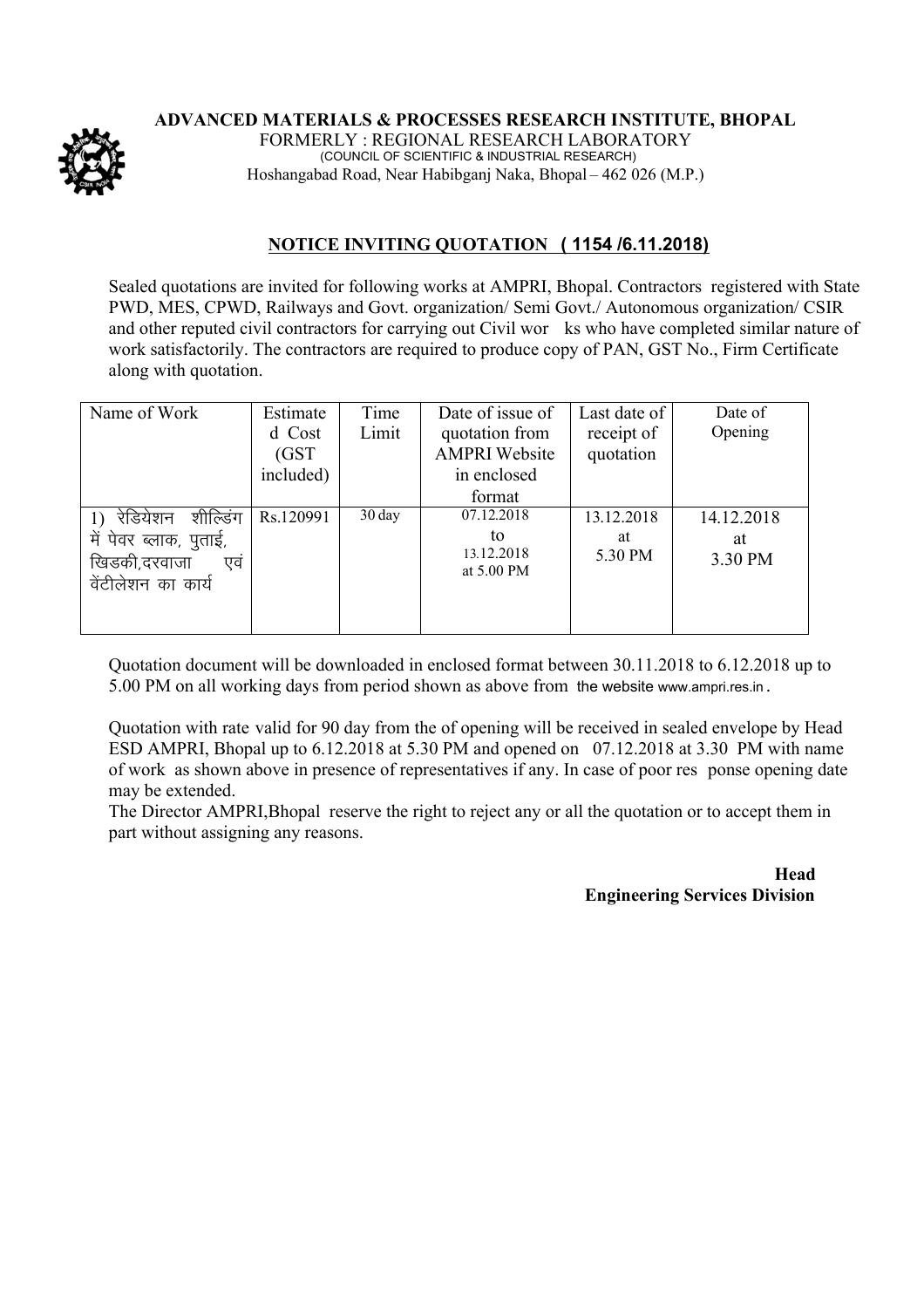**Quotation**

Date : …..………

To,

The Director AMPRI, **Bhopal** 

Sub : Quotation for रेडियेशन शील्डिंग में पेवर ब्लाक, पुताई, खिडकी,दरवाजा एवं वेंटीलेशन का कार्य। Ref No.: ( 1154 /6.11.2018)

| S.No.        | Particulars                                                                                                                                                                                                                                                                                                                                                                                                                                          | Unit | Quantity | Rate | Amount |
|--------------|------------------------------------------------------------------------------------------------------------------------------------------------------------------------------------------------------------------------------------------------------------------------------------------------------------------------------------------------------------------------------------------------------------------------------------------------------|------|----------|------|--------|
| $\mathbf{1}$ | Providing and laying 60mm thick factory<br>made rubber moulded cement concrete<br>interlocking paver block of M<br>-30 grade<br>made by block making machine with<br>strong vibratory compaction, of approved<br>size, design & shape, laid in required<br>colour and pattern over and including<br>50mm thick compacted bed of coarse<br>sand, filling the joints with fine sand etc.<br>all complete as per the direction of<br>Engineer-in-charge | sqft | 590.00   |      |        |
| 2            | Finishing walls with Premium Acrylic<br>Smooth exterior paint with Silicone<br>additives of required shade: New work<br>(Two or more coats applied @ 1.43 ltr/10<br>sqm over and including priming coat of<br>exterior primer applied<br>@ 2.20 kg/10 sqm)                                                                                                                                                                                           | sqft | 800.00   |      |        |
| 3            | Wall painting with premium acrylic<br>emulsion paint of interior grade, having<br>VOC (Volatile Organic Compound)<br>content less than 50<br>grams/litre of approved brand and<br>manufacture, including applying<br>additional coats wherever required to<br>achieve even shade and colour. two coat                                                                                                                                                | sqft | 2400.00  |      |        |
| 4            | Providing and fixing dewas section in<br>existing walls by making suitable holes/<br>arrangement to fix the door including<br>fixing chowkhat and butt<br>-hinges of 5"<br>length to hold bifold door.                                                                                                                                                                                                                                               | ft   | 25.00    |      |        |
| 5            | Providing and<br>fixing C.P.V.C windows<br>including glazing with glass 4mm thick of<br>suitable size and shape and as directed<br>by E-in-c                                                                                                                                                                                                                                                                                                         | sqft | 15.00    |      |        |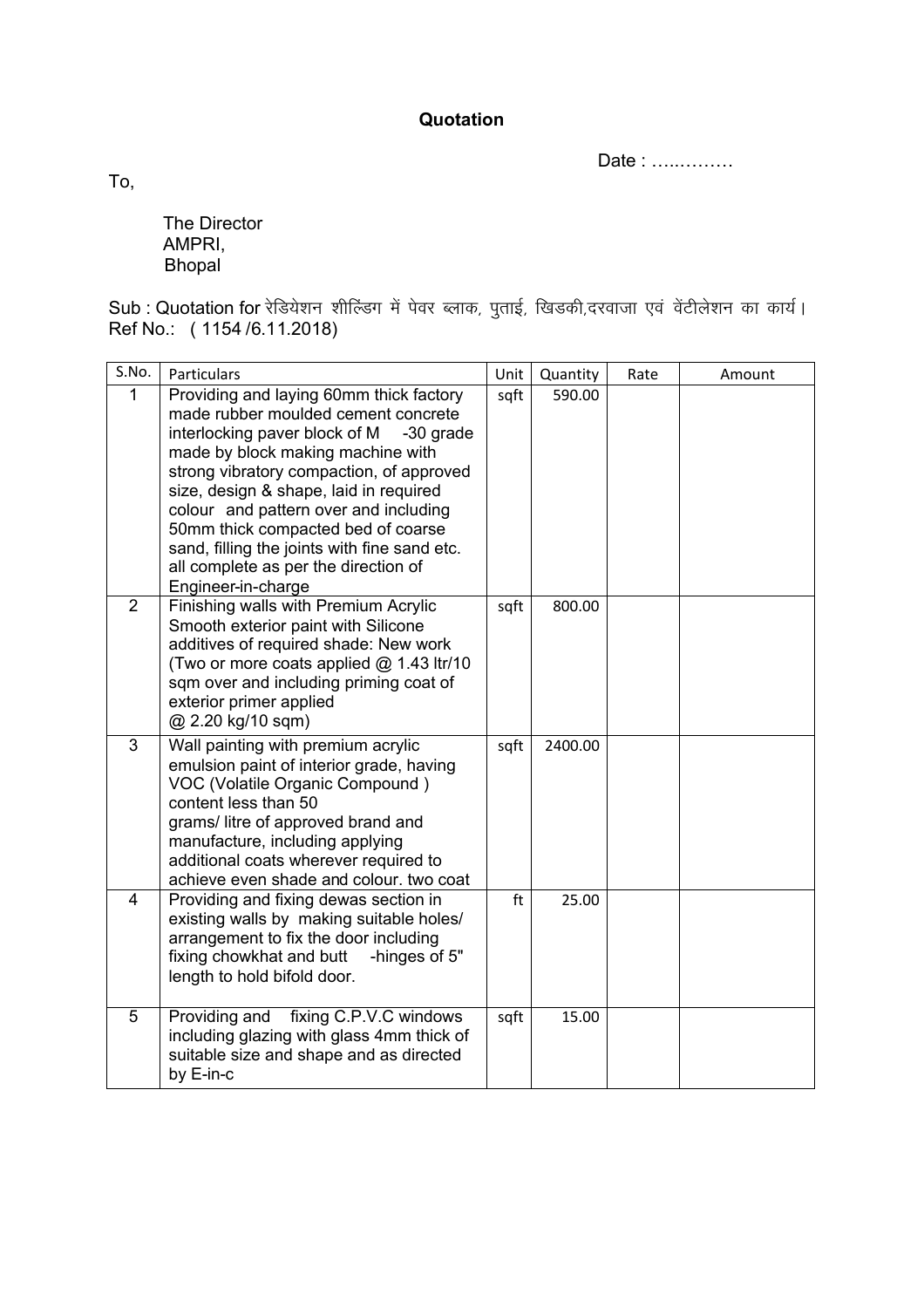| 6  | Providing and fixing aldrop set of suitable<br>make 10" long including fixing latch 10"<br>Single door stopper, tower bolt 6"<br>complete kit.                                                                                                                                                                                                                                                                                                                                                                                                  | set   | 1.00    |              |  |
|----|-------------------------------------------------------------------------------------------------------------------------------------------------------------------------------------------------------------------------------------------------------------------------------------------------------------------------------------------------------------------------------------------------------------------------------------------------------------------------------------------------------------------------------------------------|-------|---------|--------------|--|
| 7  | Painting synthetic enamel paint to existing<br>surfraces as desired                                                                                                                                                                                                                                                                                                                                                                                                                                                                             | sqft  | 25.00   |              |  |
| 8  | Providing and placing on terrace (at all<br>floor levels) PVC water storage tank 3<br>layer with cover & fittings etc.                                                                                                                                                                                                                                                                                                                                                                                                                          | litre | 1000.00 |              |  |
| 9  | Providing and fixing Chlorinated<br>Polyvinyl Chloride (CPVC) pipes,<br>having thermal stability for hot & cold<br>water supply including all CPVC plain &<br>brass threaded fittings This includes<br>jointing of pipes & fittings with one step<br>CPVC solvent cement, trenching, refilling<br>& testing of joints complete as per<br>direction of Engineer in Charge. 32 mm<br>nominal outer dia Pipe inter connecting<br>tanks by sintex nipple, fixing v<br>alve and<br>extending pipe including all fittings and<br>accessories complete | rft   | 300.00  |              |  |
| 10 | Providing and fixing laboratory sink with<br>clamps, laboratory tap and angle cock etc<br>including preparing bottam base with<br>brickwork upto<br>suitable height as per<br>requirement and direction of E-in-C                                                                                                                                                                                                                                                                                                                               | job   | 1.00    |              |  |
| 11 | Fixing flytap net by nuts and blots to<br>existing slotted angle using wooden<br>cleats naits etc. as per direction of E-in-c                                                                                                                                                                                                                                                                                                                                                                                                                   | sqft  | 155.00  |              |  |
| 12 | Providing and fixing blockboard 35 mm as<br>door in existing chowkhat by screws in<br>dewas section                                                                                                                                                                                                                                                                                                                                                                                                                                             | sqft  | 45.00   |              |  |
|    |                                                                                                                                                                                                                                                                                                                                                                                                                                                                                                                                                 |       |         | Total        |  |
|    |                                                                                                                                                                                                                                                                                                                                                                                                                                                                                                                                                 |       |         | Add: GST 18% |  |
|    |                                                                                                                                                                                                                                                                                                                                                                                                                                                                                                                                                 |       |         | Grand        |  |
|    |                                                                                                                                                                                                                                                                                                                                                                                                                                                                                                                                                 |       |         | Total        |  |

(Rupees…………………………………………………………………………………)

I have enclosed copy of following documents

1. PAN Card

2. GST No.

3. Firm Certificate

4. Bank Detailes

 Seal & Signature of Contractor Address :